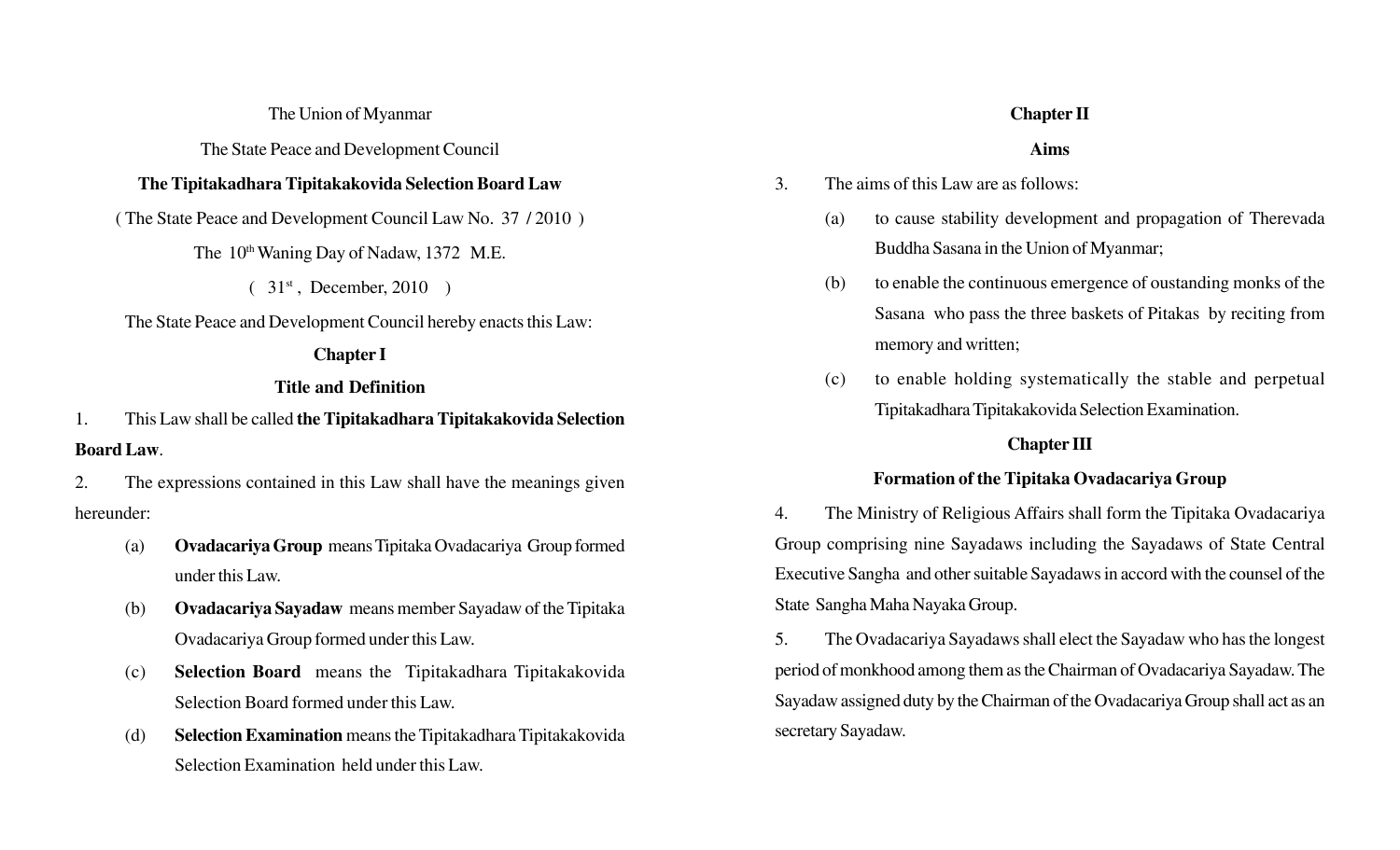6. The term of the Ovadacariya Group shall be six years from the day of the formation.

7. The Ministry of Religious Affairs may substitute and assign duty, as may be necessary, to the Ovadacariya Sayadaws and reform the Ovadacariya Group in accord with the counsel of the State Sangha Maha Nayaka Group.

8. The Ovadacariya Group may counsel as may be necessary to the Selection Board when the Selection Board requests or on its own volition.

### **Chapter IV**

## **Formation of the Tipitakadhara Tipitakakovida Selection Board**

9. The Ministry of Religious Affairs shall form the Tipitakadhara Tipitakakovida Selection Board comprising the Director General of the Religious Affairs Department as Chairman, the Director General of the Department for Promotion and Propagation of the Sasana as Vice-Chairman, suitable six lay persons including at least four experts in the study of Pariyatti literature as members, a person assigned duty by the Chairman as secretary.

10. The person who has involved with any of the following facts shall not be assigned duty as a member of the Selection Board:

- (a) being not a buddhist;
- (b) being not a Myanmar citizen, associate citizen or naturalized citizen;
- (c) having removed or terminated from the post of a public servant;

(d) being convicted due to commission of an offence of moral turpitude.

11. Any member of the Selection Board shall be deemed to be terminated as member from the Selection Board if any of the following causes arises:

- (a) death;
- (b) resigning from membership of the Selection Board;
- (c) involving with any provision contained in section 10;
- (d) being determined as unsound mind as provided in the relevant law;
- (e) departing illegally from the Union of Myanmar;
- (f) committing violation of moral precepts which affect the dignity of the Selection Board;
- (g) being absent from the meeting of the Selection Board for three consecutive times without requesting leave.

12. The Ministry of Religious Affairs shall fill the vacancy and assign duty to a suitable person who has not involved with the provisions contained in section 10 when there is vacancy of any member in the Selection Board.

#### **Chapter V**

## **Functions and Duties of the Selection Board**

13. The Selection Board shall, in accord with the counsel of the Ovadacariya Group, carry out the following functions and duties: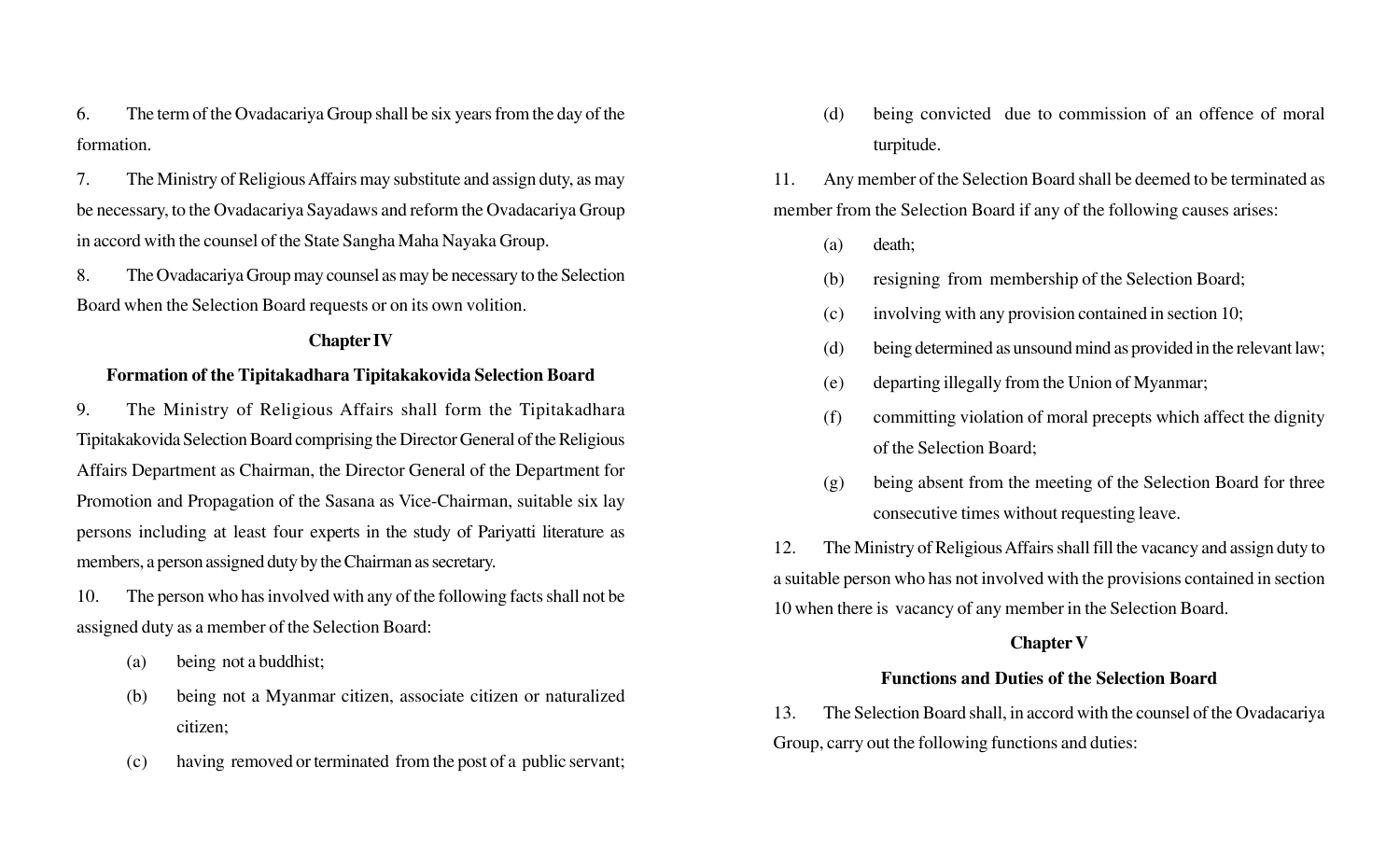- (a) prescribing the scriptures of Pitaka for the selection examination;
- (b) prescribing the qualifications and disciplines to be abided by the supervisor Sayadaws, examiner Sayadaws, prompters to rectify Buddhist scriptures who are to participate in the selection examination;
- (c) prescribing the qualifications to be possessed by reverend monks who sit in the selection examination and the disciplines to be abided by them;
- (d) holding each two selection examination that are oral and written in every text of five precepts texts of Vinaya Pitaka, five texts of Part I and two texts of Part II of Abhidhamma Pitaka, three Dighanikaya texts of Suttana Pitaka, three Majjhimanikaya texts of Suttana Pitaka, five Samyuttanikaya texts of Suttana Pitaka, eleven Suttana Pitaka Ingutanikaya texts, nine Suttana Pitaka Khudaka Nikaya Part I and eleven texts of Part II which are scripture texts of Selection Examination.
- 14. The Selection Board shall carry out the following functions and duties:
	- (a) prescribing the day and place to hold the selection examination;
	- (b) administering to confer prizes, certificates, medals, titles and honours offered by the Government to outstanding reverend monks of Sasana who passed in the selection examination,
- (c) administering for enabling to offer rice for alms monthly to the outstanding monks of Sasana who passed in the selection examination;
- (d) administering to honour and support to the teachers and parents of Tipitakadhara Tipitakakovida title recipient Sayadaws;
- (e) administering in accord with the stipulations the donations and offertories received from the Government and other donors;
- (f) holding honouring ceremony for the outstanding monks of Sasana who passed in the selection examination;
- (g) appointing and assigning duty to the suitable persons to participate and carry out in the selection examination;
- (h) administering for enabling to present train ticket, ship ticket, and other offertories presented by the Government to the outstanding monks of Sasana who passed at least one basket of Pitaka among three baskets of Pitaka in oral and written examinations in respect of Pitaka scriptures;
- (i) administering for enabling to present train ticket, ship ticket, air ticket and other offertories presented by the Government to the outstanding monks of Sasana who passed three baskets of Pitaka up to obtaining the title of Tipitakadhara Tipitakkovida in the oral and written examinations in respect of the Pitaka scriptures.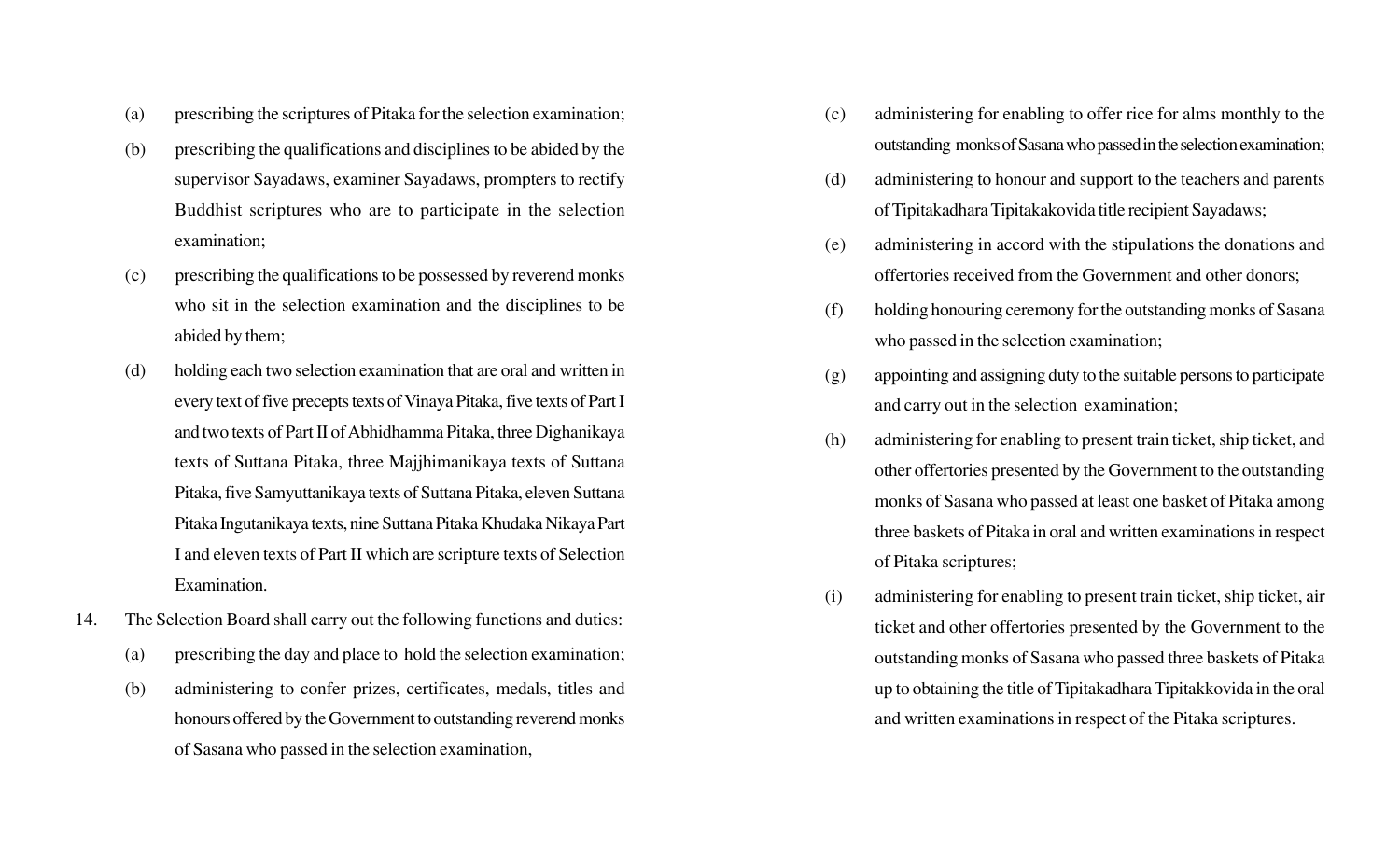15. The Selection Board may administer other necessary matters to achieve success of the aims of this Law.

## **Chapter VI**

## **Holding the Meetings**

16. The Ovadacariya Group shall hold the regular meeting once in four months. It may also hold the special meeting if necessary.

- 17. In the Ovadacariya Group Meetings:
	- (a) the Chairman Sayadaw shall act as the Speaker and if he is unable to attend the meeting, the secretary Sayadaw shall act as the Speaker;
	- (b) it shall be deemed that a quorum is formed if at least seven members of the Selection Board are present.
- 18. The Selection Board shall hold the regular meeting once in four months. It may also hold the special meeting if necessary.
- 19. In the Selection Board meeting:
	- (a) the chairman shall act as the Speaker and if the chairman is unable to attend the meeting, the Vice-Chairman shall act as the Speaker.
	- (b) it shall be deemed that a quorum is formed if at least seven members of the Selection Board are present.

20. The Ovadacariya Group and the Selection Board shall jointly hold the regular meeting at least twice in a year. It may also hold the joint special meeting,

if necessary. For enabling to hold such joint meetings, the secretary of the Selection Board shall send notice in advance to the relevant Sayadaws and lay persons and arrange as may be necessary. The interval between the meetings shall not exceed six months.

- 21. In the joint meetings of the Ovadacariya Group and the Selection Board:
	- (a) the Chairman Sayadaw of Ovadacariya Group shall act as the Speaker. If the Chairman Sayadaw of the Ovadacariya Group is unable to attend the meeting, the Secretary Sayadaw of the Ovadacariya Group shall act as the Speaker.
	- (b) it shall be deemed that the quorum is formed if at least seven of the Ovadacariya Sayadaws and seven members of the Selection Board are present.

22. All matters relating to selection examination arising in the meeting of Ovadacariya Group, the meeting of Selection Board and the joint meeting of such groups shall be decided by the majority votes of the relevant Ovadacariya Sayadaws and lay persons who are present at the meeting. It shall be decided by the desire of the relevant Speaker if there is an equality of votes cast.

## **Chapter VII**

## **Fund and Reports**

23. The Ministry of Religious Affairs shall bear the necessary expenses in carrying out the functions and duties by the Ovadacariya Group and the Selection Board under this Law.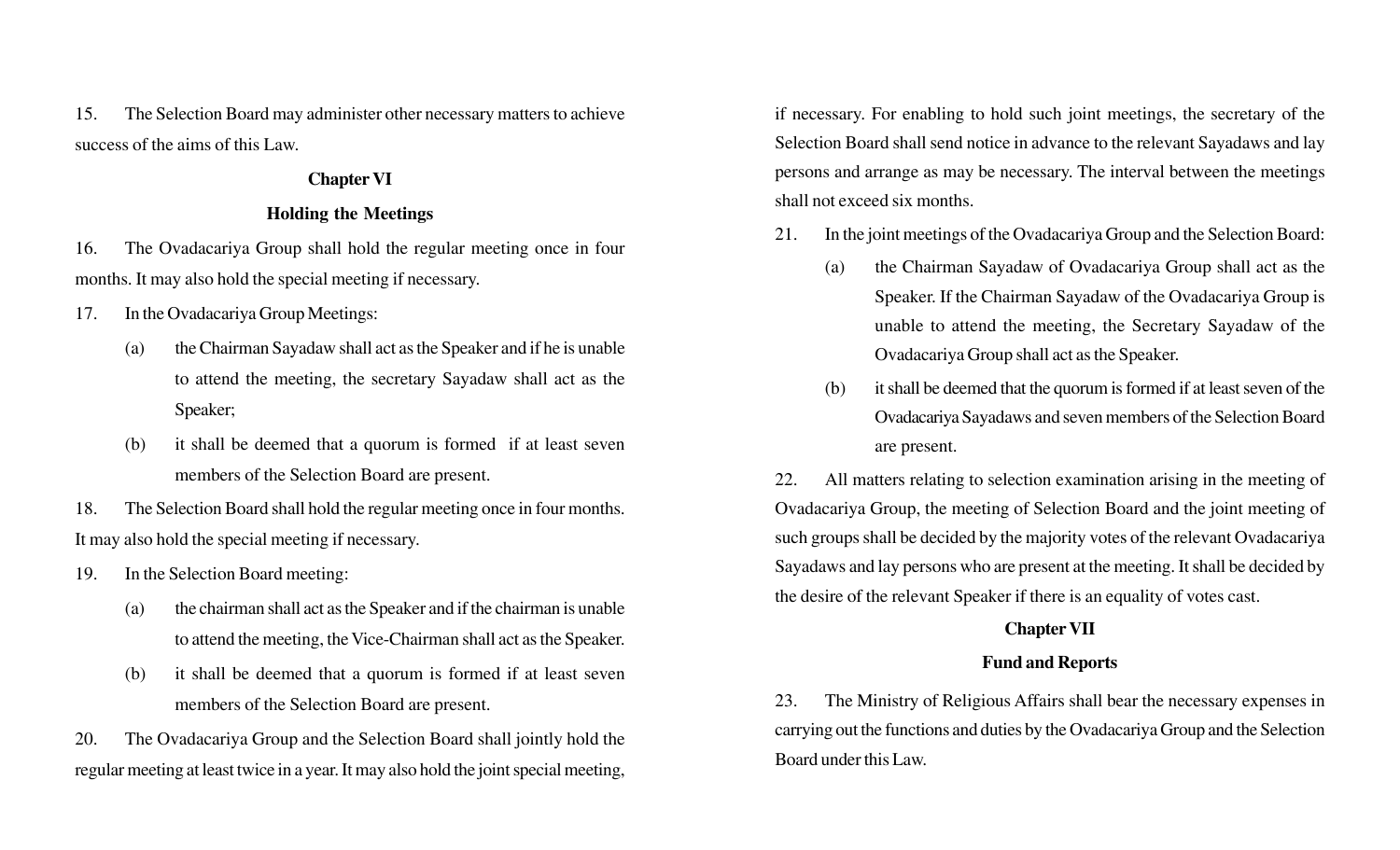24. The Selection Board shall keep the donation and offertories obtained from individual donors and organizations in accord with the prescribed procedures by the Ministry of Religious Affairs and spend in accord with the terms and conditions. It shall submit to the inspection of the relevant authority in respect of the spending of funds.

25. The Selection Board shall, in respect of finance and annual reports to the Ministry of Religious Affairs through the Religious Affairs Department:

- (a) submit the estimated expenditure for the next financial year before the end of the present financial year;
- (b) submit the balance sheet as soon as possible after the end of the financial year;
- (c) submit the annual report after having discussed and obtained approval in the last regular meeting of such year.

### **Chapter VIII**

### **Donating to the Persons who have the Right to Accept the Donations**

26. The Ministry of Religious Affairs shall assign duty to the Selection Board as prescribed to enable donation to the following Sanghas and lay persons:

(a) the Ovadacariya Sayadaws and the members of the Selection Board who attend the meetings of the relevant Ovadacariya Group and Selection Board for the purpose of carrying out the matters contained in this Law;

(b) the supervisor Sayadaws, examiner Sayadaws, prompters, to rectify Buddhist scriptures, who serve duty in the selection examination.

27. The Ministry of Religious Affairs shall present title certificate, medal and insignia prescribed under this Law according to the Pitaka passed to the outstanding monks of Sasana who passed one or two kinds of selection examination contained in sub section (d) of section 13.

28. The Ministry of Religious Affairs, in presenting the title certificate and medal under section 27, shall:

- (a) sign personally by the Minister of the Ministry of Religious Affairs and the Chairman of the Ovadacariya Group on the title certificate.
- (b) insert seal of State and seal of the Selection Board including one white umbrella if he passes one basket of Pitaka, two white umbrellas if he passes two baskets of Pitaka, three white umbrellas if he passes three baskets of Pitaka in the middle of the medal.

29. The outsanding monks of Sasana who are presented rice, train ticket, ship ticket, air ticket and other offertories monthly because of passing the selection examination shall be terminated automatically from such donation if he becomes disqualified due to any of the following causes: